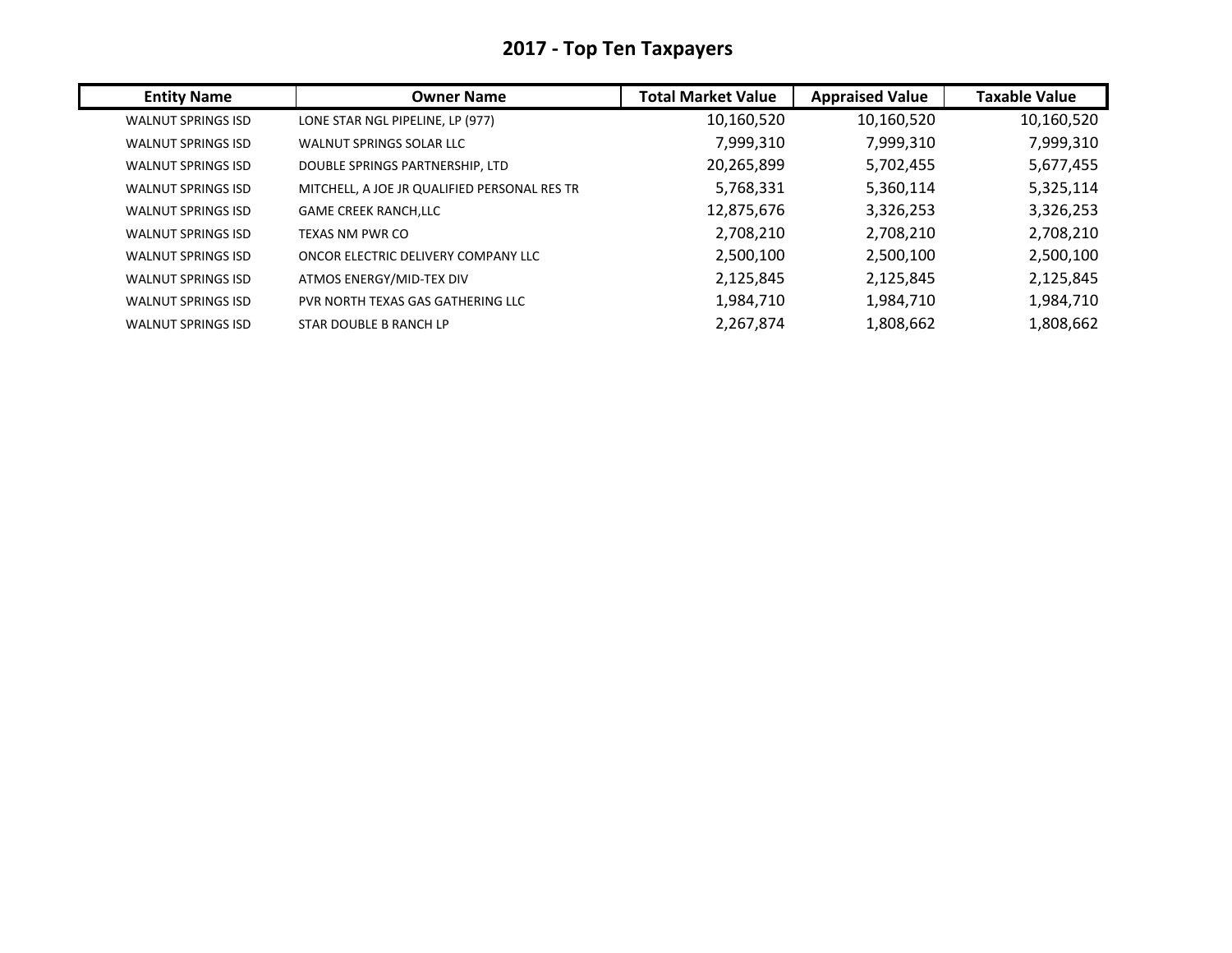| <b>Entity Name</b>      | <b>Owner Name</b>                          | <b>Total Market Value</b> | <b>Appraised Value</b> | <b>Taxable Value</b> |
|-------------------------|--------------------------------------------|---------------------------|------------------------|----------------------|
| VALLEY MILLS ISD        | LHOIST NORTH AMERICA OF TEXAS, LTD         | 36,306,436                | 35,494,157             | 28,079,167           |
| <b>VALLEY MILLS ISD</b> | BURLINGTON NORTHERN & SF RR CO THE         | 3,967,380                 | 3,967,380              | 3,967,380            |
| <b>VALLEY MILLS ISD</b> | TEXAS NM PWR CO                            | 3,336,985                 | 3,336,985              | 3,336,985            |
| <b>VALLEY MILLS ISD</b> | BYFORD MACHINE TOOL INC                    | 2,778,209                 | 2,778,209              | 2,778,209            |
| <b>VALLEY MILLS ISD</b> | CHEMICAL LIME INC SOUTHWEST PP             | 2,353,774                 | 2,353,774              | 2,353,774            |
| <b>VALLEY MILLS ISD</b> | <b>DENISE VAN AMBURGH</b>                  | 1,800,183                 | 1,800,183              | 1,800,183            |
| <b>VALLEY MILLS ISD</b> | LONE STAR TRANSMISSION                     | 1,324,020                 | 1,324,020              | 1,324,020            |
| <b>VALLEY MILLS ISD</b> | PENSKE TRUCK LEASING CO, LP                | 1,225,505                 | 1,225,505              | 1,225,505            |
| VALLEY MILLS ISD        | EVANS, CLIFFORD J & (LILLIAN)              | 1,809,138                 | 996,339                | 961,339              |
| <b>VALLEY MILLS ISD</b> | <b>BOYD. CHARLES L &amp; DONNA L TRUST</b> | 1,745,385                 | 959,437                | 924,437              |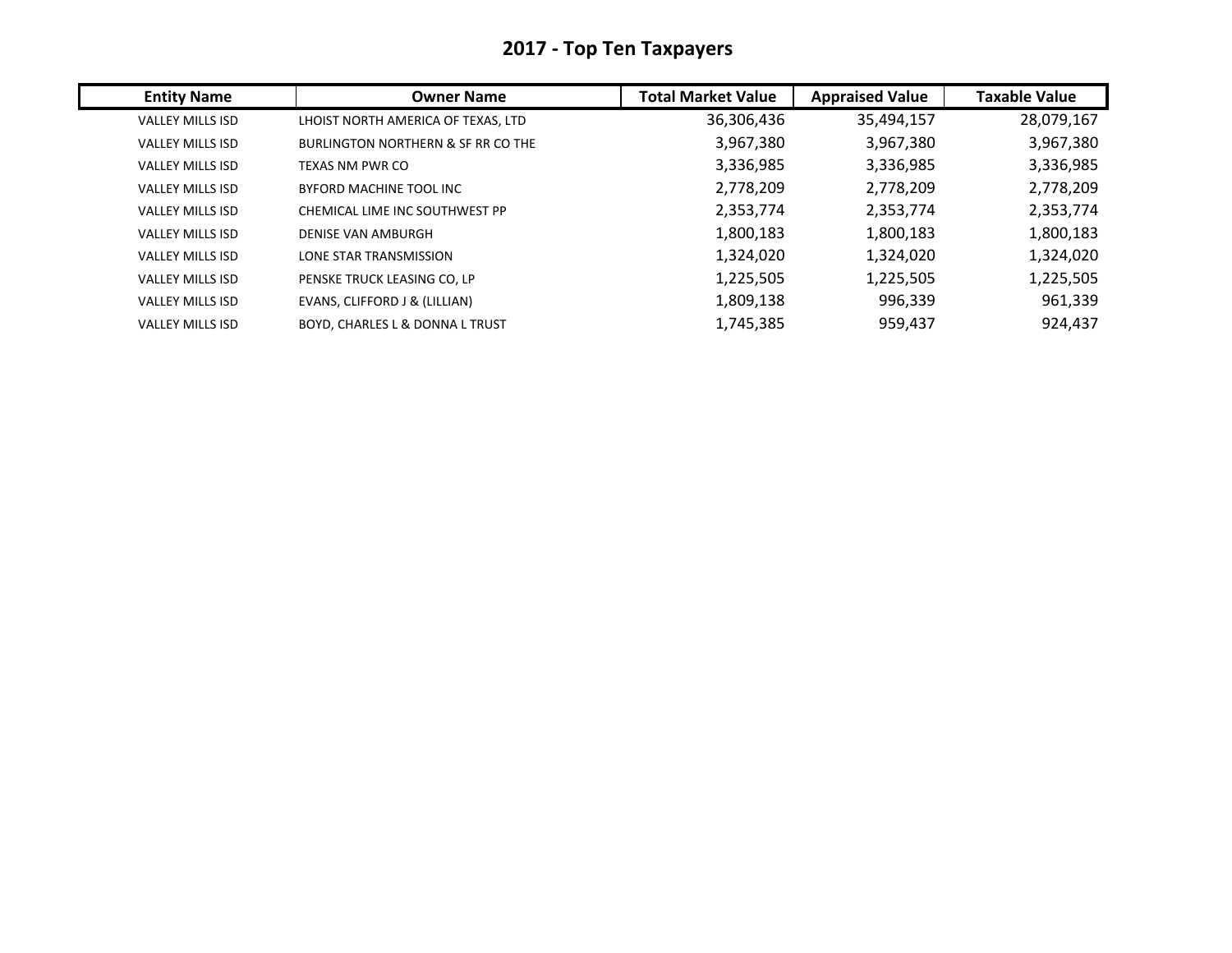| <b>Entity Name</b> | <b>Owner Name</b>                   | <b>Total Market Value</b> | <b>Appraised Value</b> | <b>Taxable Value</b> |
|--------------------|-------------------------------------|---------------------------|------------------------|----------------------|
| <b>MORGAN ISD</b>  | BURLINGTON NORTHERN & SF RR CO THE  | 3,928,513                 | 3,928,513              | 3,928,513            |
| <b>MORGAN ISD</b>  | STRIPER LAND COMPANY LTD            | 1,729,999                 | 1,729,999              | 1,729,999            |
| <b>MORGAN ISD</b>  | MARC MYERS FAM PARTNERSHIP LTD      | 9,668,759                 | 1,140,383              | 1,140,383            |
| <b>MORGAN ISD</b>  | <b>TEXAS NM PWR CO</b>              | 915,100                   | 915,100                | 915,100              |
| <b>MORGAN ISD</b>  | ONCOR ELECTRIC DELIVERY COMPANY LLC | 902,470                   | 902,470                | 902,470              |
| <b>MORGAN ISD</b>  | VANECEK, MICHAEL J & JO BETH        | 2,764,248                 | 934,501                | 899,501              |
| <b>MORGAN ISD</b>  | LONDRIGAN, ROBERT JOHN JR           | 822,298                   | 822,298                | 822,298              |
| <b>MORGAN ISD</b>  | WALKER, JAMES M & LOUISE            | 1,261,584                 | 811,623                | 776,623              |
| <b>MORGAN ISD</b>  | MCKIBBEN, GARY D                    | 765,969                   | 723,096                | 688,096              |
| <b>MORGAN ISD</b>  | MARWITZ, GARY L                     | 666,765                   | 666,765                | 666,765              |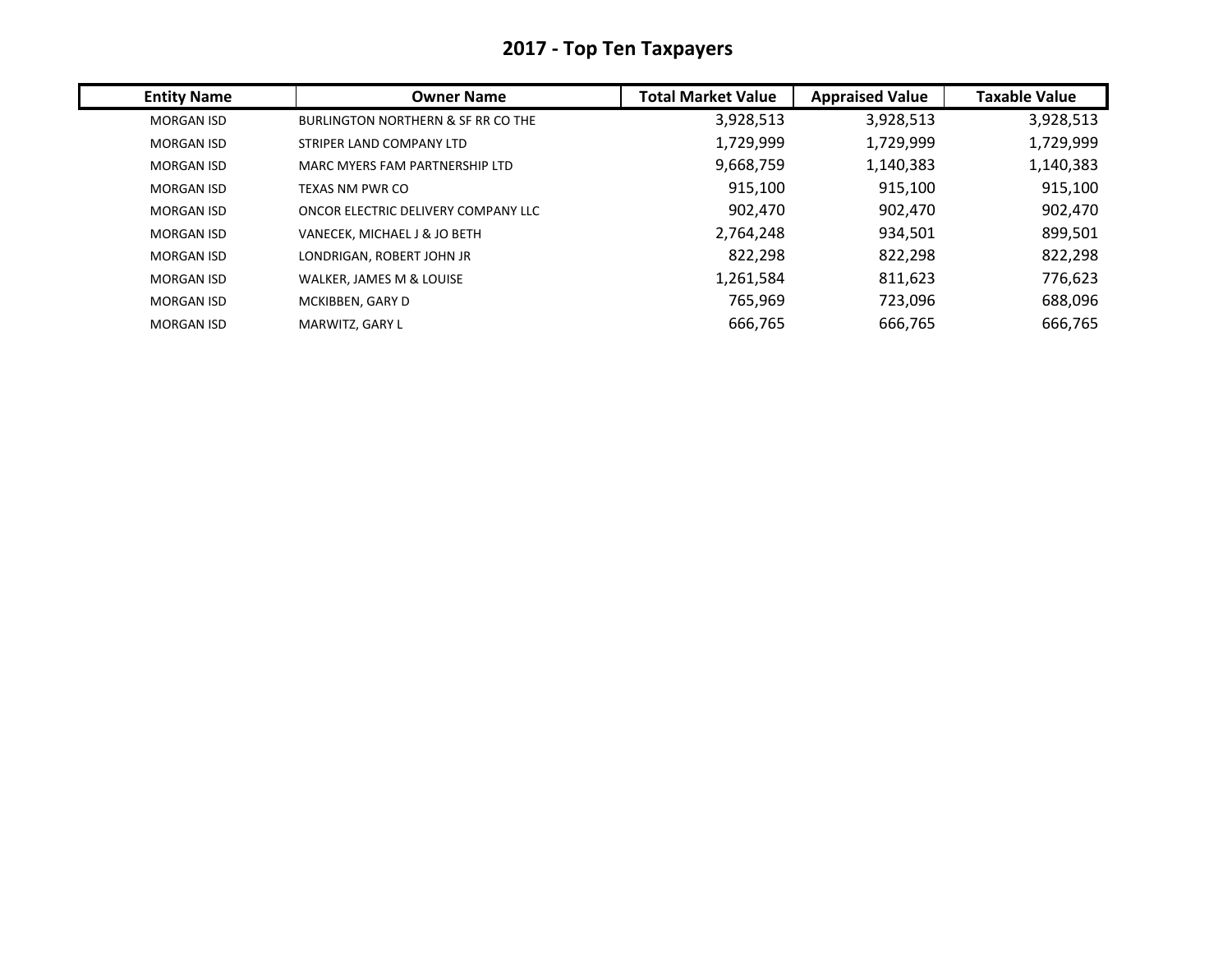| <b>Entity Name</b>  | <b>Owner Name</b>                             | <b>Total Market Value</b> | <b>Appraised Value</b> | <b>Taxable Value</b> |
|---------------------|-----------------------------------------------|---------------------------|------------------------|----------------------|
| <b>MERIDIAN ISD</b> | LONE STAR TRANSMISSION                        | 9,256,610                 | 9,256,610              | 9,256,610            |
| <b>MERIDIAN ISD</b> | <b>BURLINGTON NORTHERN &amp; SF RR CO THE</b> | 6,872,942                 | 6,872,942              | 6,872,942            |
| <b>MERIDIAN ISD</b> | DOUBLE B FOODS, INC                           | 6,208,214                 | 6,208,214              | 6,208,214            |
| <b>MERIDIAN ISD</b> | TEXAS NM PWR CO                               | 2,681,246                 | 2,681,246              | 2,681,246            |
| <b>MERIDIAN ISD</b> | BERG. DONALD A & BELLE S                      | 2,646,733                 | 2,646,733              | 2,646,733            |
| MERIDIAN ISD        | R MILLER FAMILY LP                            | 2,227,477                 | 2,207,839              | 2,207,839            |
| <b>MERIDIAN ISD</b> | TPI MERIDIAN, LLC                             | 1,787,430                 | 1,787,430              | 1,787,430            |
| <b>MERIDIAN ISD</b> | ROCOSA RIDGE RANCH LTD                        | 8,948,718                 | 1,498,969              | 1,498,969            |
| MERIDIAN ISD        | ONCOR ELECTRIC DELIVERY COMPANY LLC           | 1,280,540                 | 1,280,540              | 1,280,540            |
| <b>MERIDIAN ISD</b> | JONES. ROLAND JR & JOYCE                      | 1,295,113                 | 1,295,113              | 1,260,113            |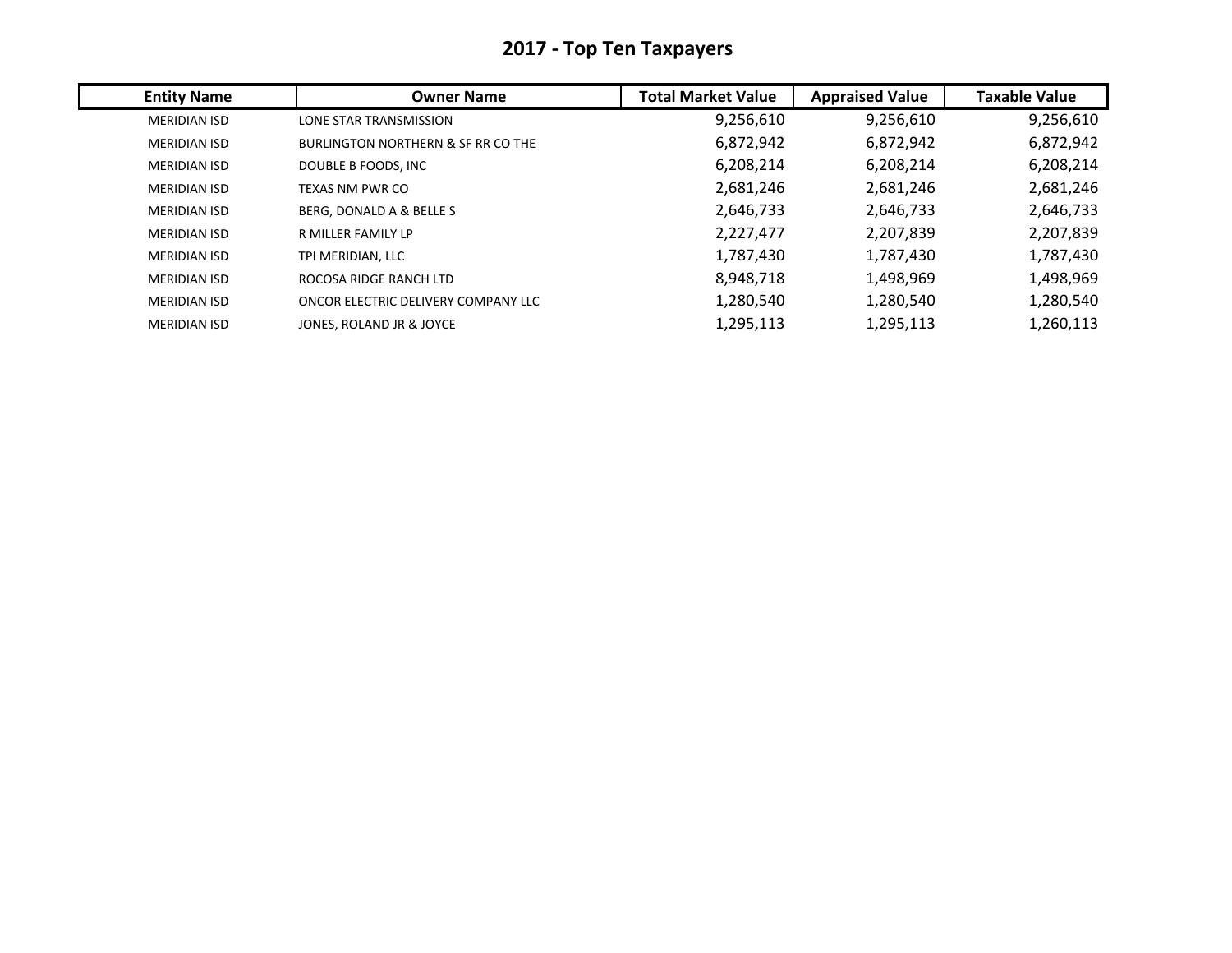| <b>Entity Name</b> | <b>Owner Name</b>                           | <b>Total Market Value</b> | <b>Appraised Value</b> | <b>Taxable Value</b> |
|--------------------|---------------------------------------------|---------------------------|------------------------|----------------------|
| KOPPERL ISD        | LONE STAR NGL PIPELINE, LP (977)            | 11,195,760                | 11,195,760             | 11,195,760           |
| <b>KOPPERLISD</b>  | LONESTAR NGL LLC                            | 9,487,080                 | 9,487,080              | 9,487,080            |
| <b>KOPPERLISD</b>  | BURLINGTON NORTHERN & SF RR CO THE          | 5,367,188                 | 5,367,188              | 5,367,188            |
| <b>KOPPERLISD</b>  | <b>TRANSIT MIX CONCRETE &amp; MATERIALS</b> | 4,620,560                 | 4,620,560              | 4,617,510            |
| <b>KOPPERLISD</b>  | WAGNER, CYRIL JR                            | 7,561,079                 | 3,202,211              | 3,202,211            |
| <b>KOPPERLISD</b>  | DEER RUN RANCH LLC                          | 4,243,121                 | 2,885,709              | 2,885,709            |
| <b>KOPPERLISD</b>  | TRINITY MATERIALS, INC                      | 8,392,505                 | 2,313,689              | 2,313,689            |
| <b>KOPPERLISD</b>  | HEAVIN, GARY & DIANE & DK HEARTSILL LP      | 3,556,783                 | 1,863,553              | 1,863,553            |
| <b>KOPPERLISD</b>  | JONES. STEVEN CODY & KIMBERLY               | 2,374,450                 | 1,602,430              | 1,577,430            |
| <b>KOPPERLISD</b>  | ONCOR ELECTRIC DELIVERY COMPANY LLC         | 1,473,640                 | 1,473,640              | 1,473,640            |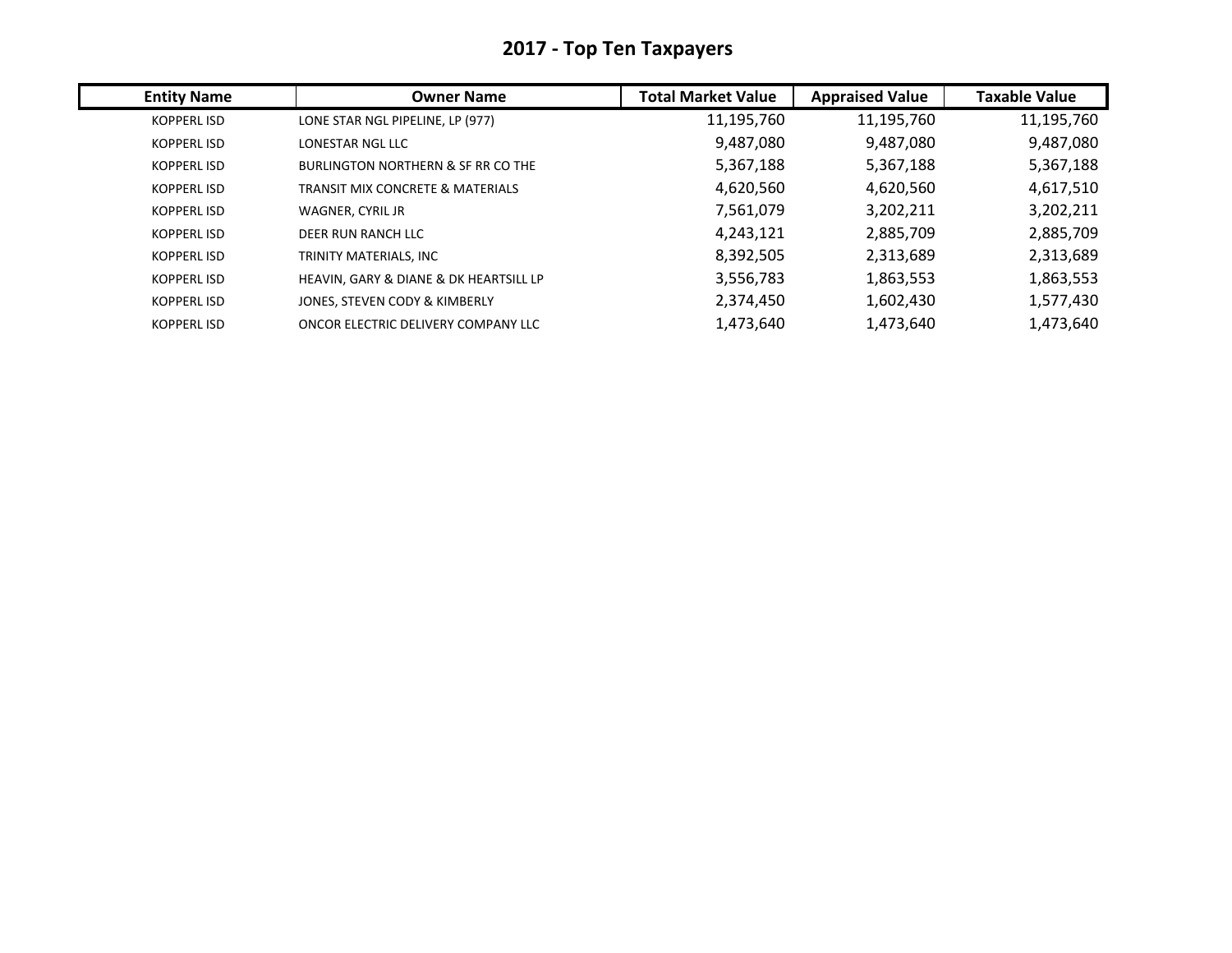| <b>Entity Name</b>         | <b>Owner Name</b>                       | <b>Total Market Value</b> | <b>Appraised Value</b> | <b>Taxable Value</b> |
|----------------------------|-----------------------------------------|---------------------------|------------------------|----------------------|
| <b>WALNUT SPRINGS CITY</b> | TEXAS NM PWR CO                         | 597,270                   | 597,270                | 597,270              |
| <b>WALNUT SPRINGS CITY</b> | BILLMAN, ROBERT B & JOHNNIE S           | 519,737                   | 519,737                | 519,737              |
| <b>WALNUT SPRINGS CITY</b> | <b>RAJ-KALLY CORP</b>                   | 406.980                   | 406,980                | 406,980              |
| <b>WALNUT SPRINGS CITY</b> | TOPA, CAROL A & (MELVIN J JR)           | 257,637                   | 257,637                | 257,637              |
| <b>WALNUT SPRINGS CITY</b> | HAMBY, JAMES P & FLORENCE M             | 225,445                   | 222,696                | 222,696              |
| <b>WALNUT SPRINGS CITY</b> | POWELL, TROY & MARY                     | 204,991                   | 204,991                | 204,991              |
| <b>WALNUT SPRINGS CITY</b> | HUFFMAN, MIKE & BEVERLY                 | 203,941                   | 203,941                | 203,941              |
| <b>WALNUT SPRINGS CITY</b> | LOWRIE, BILLY J SR & DONNA J            | 200,117                   | 200,117                | 200,117              |
| <b>WALNUT SPRINGS CITY</b> | <b>G.M.S FAMILY TRUST</b>               | 189,526                   | 189,526                | 189,526              |
| <b>WALNUT SPRINGS CITY</b> | <b>GALINDO, FRANCISCO &amp; LANELLE</b> | 187,573                   | 187,573                | 187,573              |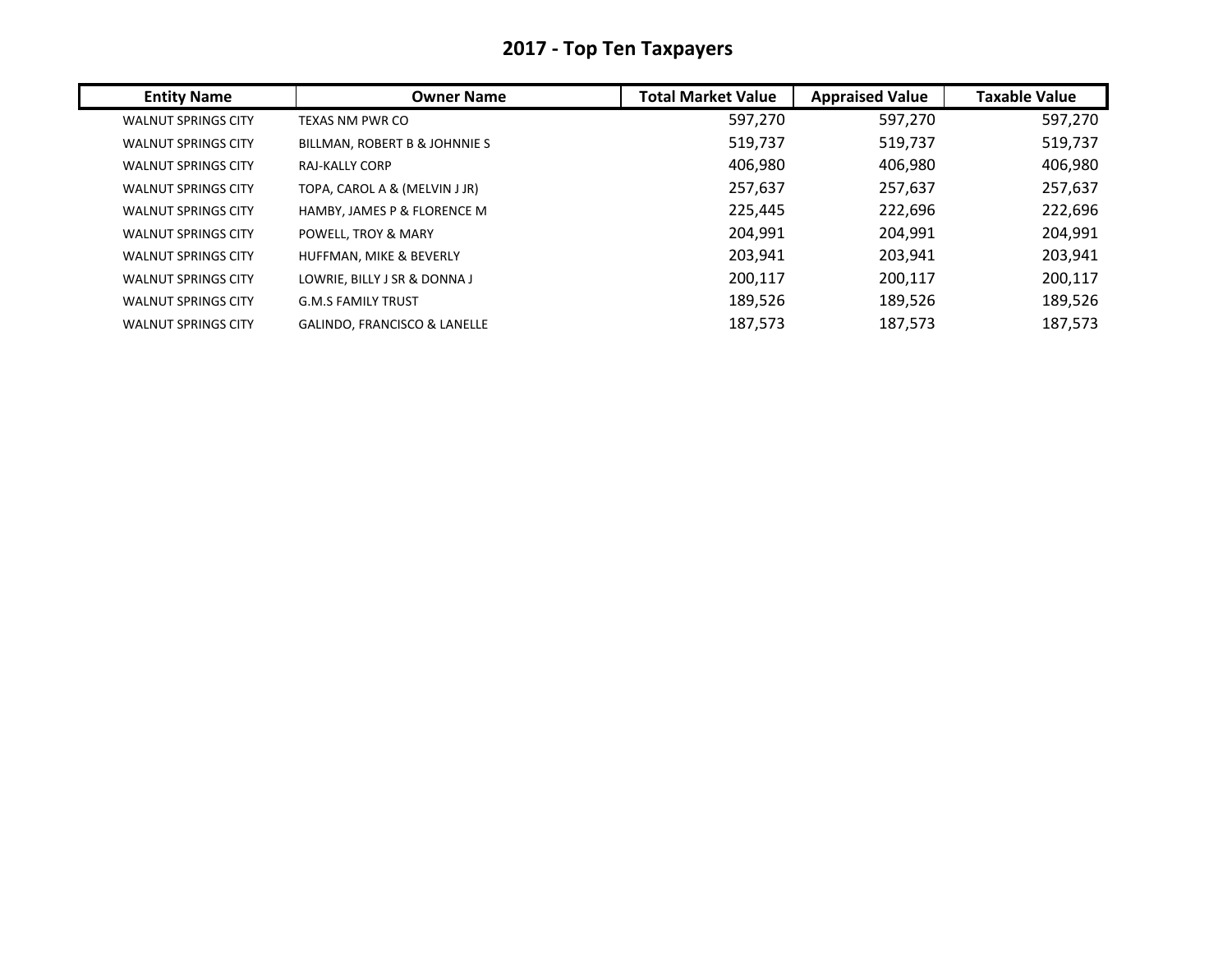| <b>Entity Name</b> | <b>Owner Name</b>                  | <b>Total Market Value</b> | <b>Appraised Value</b> | <b>Taxable Value</b> |
|--------------------|------------------------------------|---------------------------|------------------------|----------------------|
| JONESBORO ISD      | KETTLER, KEVIN WADE                | 536,409                   | 243,525                | 218,525              |
| JONESBORO ISD      | EDGE, PAUL E                       | 435,410                   | 137,724                | 137,724              |
| JONESBORO ISD      | RICHARDS, VIRGINIA L & AUBREY W JR | 225,756                   | 153,652                | 130,202              |
| JONESBORO ISD      | L E BROWN RANCH HOLDINGS LP        | 941,414                   | 95,767                 | 95,767               |
| JONESBORO ISD      | <b>BELKNAP, MEGAN L</b>            | 77,216                    | 76,031                 | 76,031               |
| JONESBORO ISD      | DANIEL, WALLACE D JR               | 164,929                   | 5,240                  | 5,240                |
| JONESBORO ISD      | <b>MASSEY BENTON PARTNERSHIP</b>   | 171,060                   | 5,186                  | 5,186                |
| JONESBORO ISD      | <b>BASHAM RANCH LTD</b>            | 132,216                   | 4,714                  | 4,714                |
| JONESBORO ISD      | DANIEL, WALLACE D JR               | 83,824                    | 2,663                  | 2,663                |
| JONESBORO ISD      | DANIEL, RICHARD LTE                | 46,354                    | 1,732                  | 1,732                |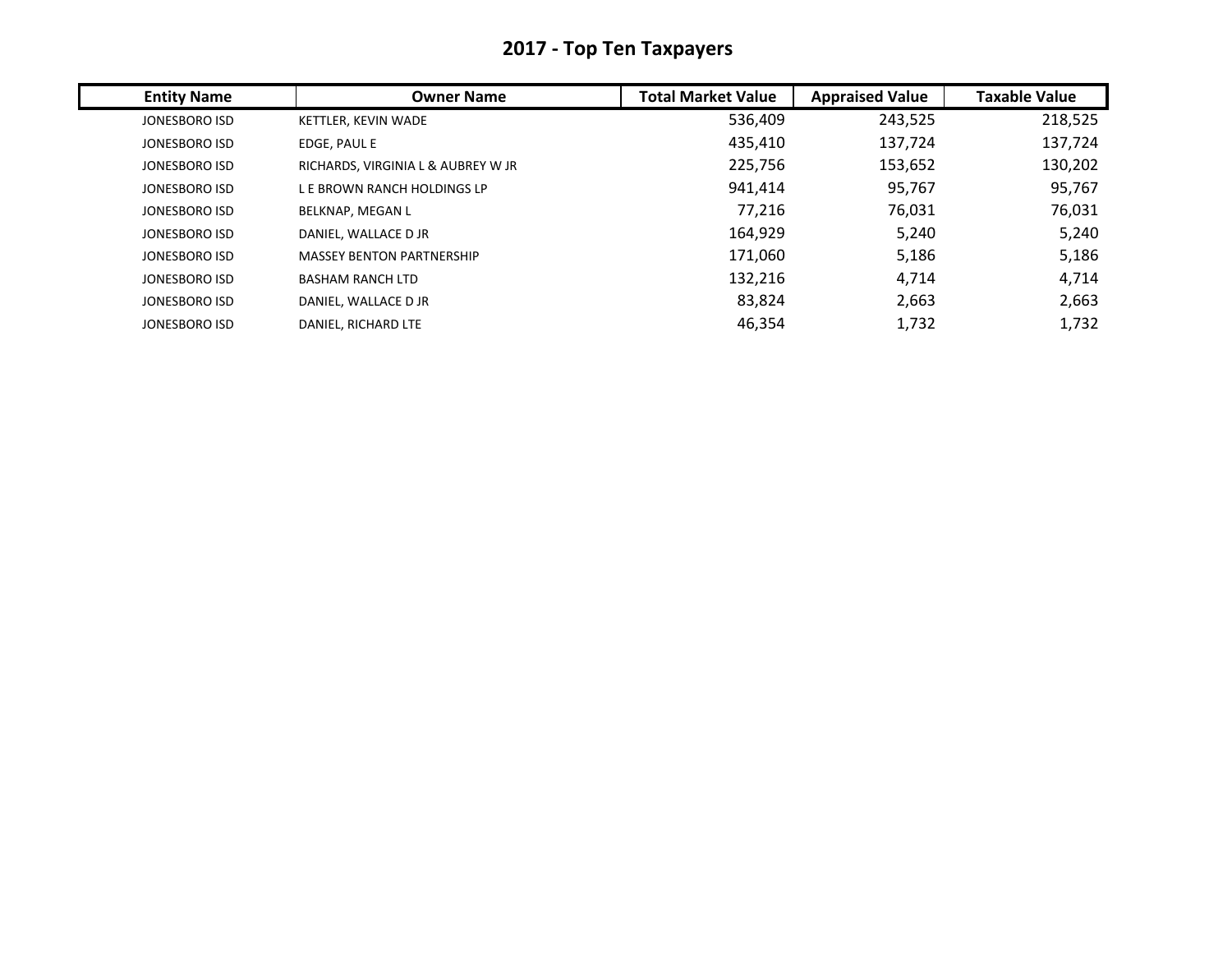| <b>Entity Name</b>       | <b>Owner Name</b>                             | <b>Total Market Value</b> | <b>Appraised Value</b> | <b>Taxable Value</b> |
|--------------------------|-----------------------------------------------|---------------------------|------------------------|----------------------|
| <b>VALLEY MILLS CITY</b> | TEXAS NM PWR CO                               | 898,810                   | 898,810                | 898,810              |
| <b>VALLEY MILLS CITY</b> | NUTT, HUBERT B JR                             | 769,734                   | 769,734                | 766,734              |
| <b>VALLEY MILLS CITY</b> | <b>BURLINGTON NORTHERN &amp; SF RR CO THE</b> | 747,320                   | 747,320                | 747,320              |
| <b>VALLEY MILLS CITY</b> | TEXAS WINDSTREAM INC                          | 646,210                   | 646,210                | 646,210              |
| <b>VALLEY MILLS CITY</b> | FIRST NATIONAL BANK BOSQUE COUNTY             | 619,070                   | 619,070                | 619,070              |
| <b>VALLEY MILLS CITY</b> | HUNTER HOMES, INC                             | 477,929                   | 477,929                | 477,929              |
| <b>VALLEY MILLS CITY</b> | OMEGA HEALTHCARE INVESTORS, INC               | 431,833                   | 431,833                | 431,833              |
| <b>VALLEY MILLS CITY</b> | RAYMOND GARCIA CONSTRUCTION INC               | 372,339                   | 372,339                | 372,339              |
| <b>VALLEY MILLS CITY</b> | <b>SCHUETZ, BRYANT C &amp; BRENDA B</b>       | 365,677                   | 365,677                | 365,677              |
| <b>VALLEY MILLS CITY</b> | SHAMPTON, RENA S & JOHN F                     | 357,721                   | 357,721                | 354,721              |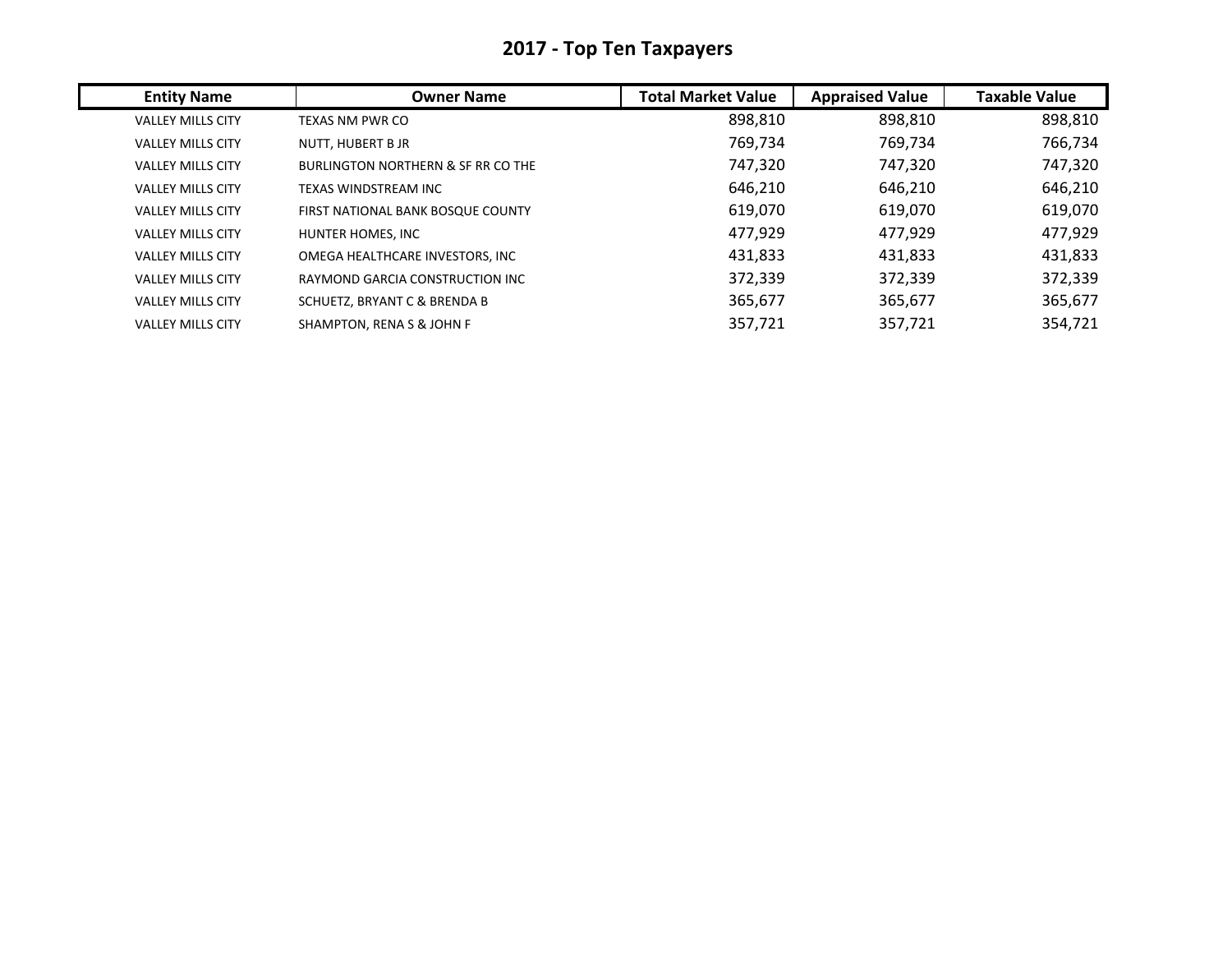| <b>Entity Name</b> | <b>Owner Name</b>                           | <b>Total Market Value</b> | <b>Appraised Value</b> | <b>Taxable Value</b> |
|--------------------|---------------------------------------------|---------------------------|------------------------|----------------------|
| <b>IREDELL ISD</b> | LONE STAR TRANSMISSION                      | 30,840,320                | 30,840,320             | 30,840,320           |
| <b>IREDELL ISD</b> | LONE STAR NGL PIPELINE, LP (977)            | 5,106,550                 | 5,106,550              | 5,106,550            |
| <b>IREDELL ISD</b> | 4SES LLC                                    | 10,122,533                | 2,497,599              | 2,497,599            |
| <b>IREDELL ISD</b> | TEXAS NM PWR CO                             | 2,030,057                 | 2,030,057              | 2,030,057            |
| <b>IREDELL ISD</b> | PVR NORTH TEXAS GAS GATHERING LLC           | 1,441,070                 | 1,441,070              | 1,441,070            |
| <b>IREDELL ISD</b> | COOLWATER LAND COMPANY LP                   | 5,044,388                 | 1,211,259              | 1,211,259            |
| <b>IREDELL ISD</b> | MURSKI FAMILY LTD PARTNERSHIP               | 3,729,409                 | 1,209,662              | 1,184,662            |
| <b>IREDELL ISD</b> | <b>MESA RANCH PARTNERS LP</b>               | 2,009,545                 | 1,212,911              | 1,177,911            |
| <b>IREDELL ISD</b> | DOUBLE SPRINGS PARTNERSHIP, LTD             | 20,610,521                | 772,018                | 772,018              |
| <b>IREDELL ISD</b> | MEDLOCK, VIRGIL B JR & VIRGIL B MEDLOCK III | 1,026,761                 | 696,104                | 696,104              |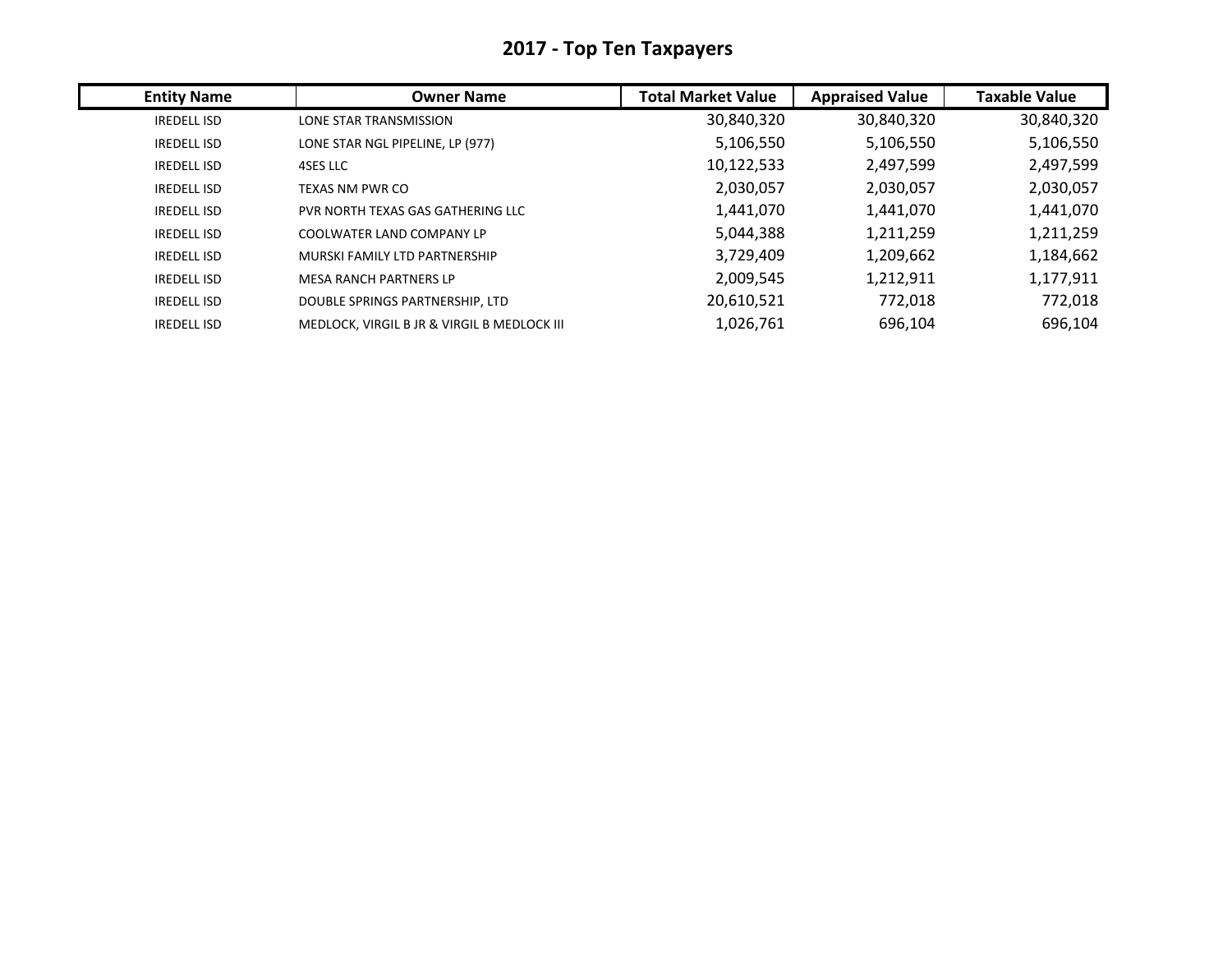| <b>Entity Name</b> | <b>Owner Name</b>                             | <b>Total Market Value</b> | <b>Appraised Value</b> | <b>Taxable Value</b> |
|--------------------|-----------------------------------------------|---------------------------|------------------------|----------------------|
| <b>MORGAN CITY</b> | <b>BURLINGTON NORTHERN &amp; SF RR CO THE</b> | 518,931                   | 518,931                | 518,931              |
| <b>MORGAN CITY</b> | PAYNE, TAYLOR & FLONNIE                       | 542,632                   | 447,236                | 447,236              |
| <b>MORGAN CITY</b> | TEXAS NM PWR CO                               | 403,660                   | 403,660                | 403,660              |
| <b>MORGAN CITY</b> | KINNARD, JAKE D                               | 381,101                   | 381,101                | 381,101              |
| <b>MORGAN CITY</b> | WALDREP, PAUL R                               | 183,226                   | 183,226                | 183,226              |
| <b>MORGAN CITY</b> | PAYNE, KELLY D & JOETTA                       | 176,463                   | 176,463                | 176,463              |
| <b>MORGAN CITY</b> | WHEELER, PAULINE                              | 175,545                   | 168,009                | 168,009              |
| <b>MORGAN CITY</b> | NOORANI, ABDUL R                              | 162,351                   | 162,351                | 162,351              |
| <b>MORGAN CITY</b> | KIMBELL, MARION C & DARNELL LTE               | 112,534                   | 112,534                | 112,534              |
| <b>MORGAN CITY</b> | ORFIELD, GARY B                               | 111,504                   | 111,504                | 111,504              |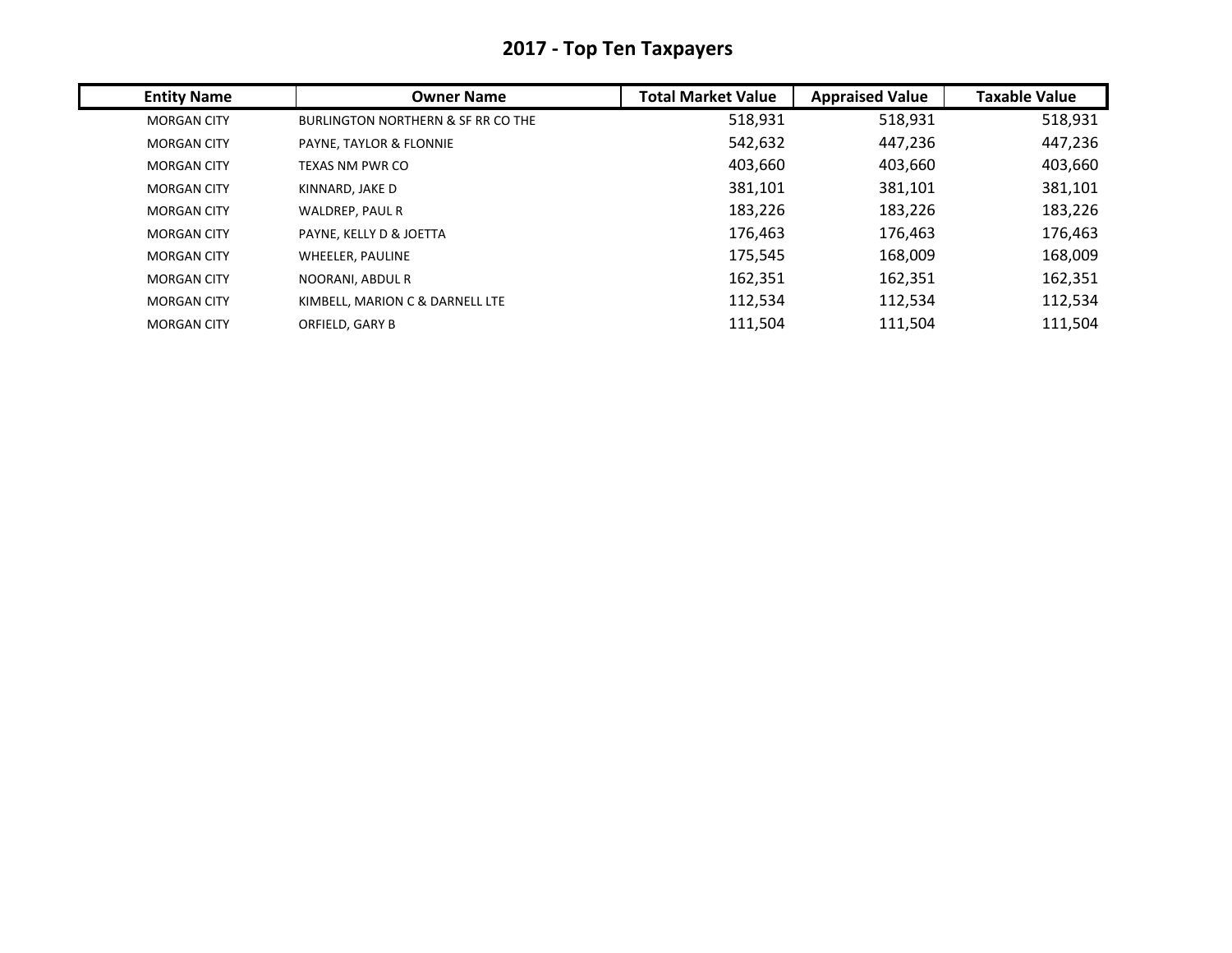| <b>Entity Name</b> | <b>Owner Name</b>                 | <b>Total Market Value</b> | <b>Appraised Value</b> | <b>Taxable Value</b> |
|--------------------|-----------------------------------|---------------------------|------------------------|----------------------|
| HICO ISD           | LONE STAR TRANSMISSION            | 2,970,400                 | 2,970,400              | 2,970,400            |
| HICO ISD           | MORNING STAR FAMILY L P, THE      | 5,521,129                 | 1,221,531              | 1,221,531            |
| HICO ISD           | <b>BOSOHAM PARK LLC</b>           | 618,461                   | 326,710                | 320,130              |
| HICO ISD           | LITTLETON, JODY E                 | 763,270                   | 277,566                | 242,566              |
| HICO ISD           | STOVALL, ZACHARY A                | 242,628                   | 207,409                | 182,409              |
| HICO ISD           | KARELS, JIM D                     | 273,111                   | 187,944                | 152,944              |
| HICO ISD           | <b>BODEN, DOMONIC</b>             | 177,187                   | 177,187                | 152,187              |
| HICO ISD           | <b>CLEVELAND, DON &amp; CAROL</b> | 142,740                   | 142,740                | 142,740              |
| HICO ISD           | SHULL, JEFFERY D                  | 141,229                   | 141,229                | 141,229              |
| HICO ISD           | WETHERINGTON, WALTER & CAROL LTE  | 176,391                   | 172,616                | 137,616              |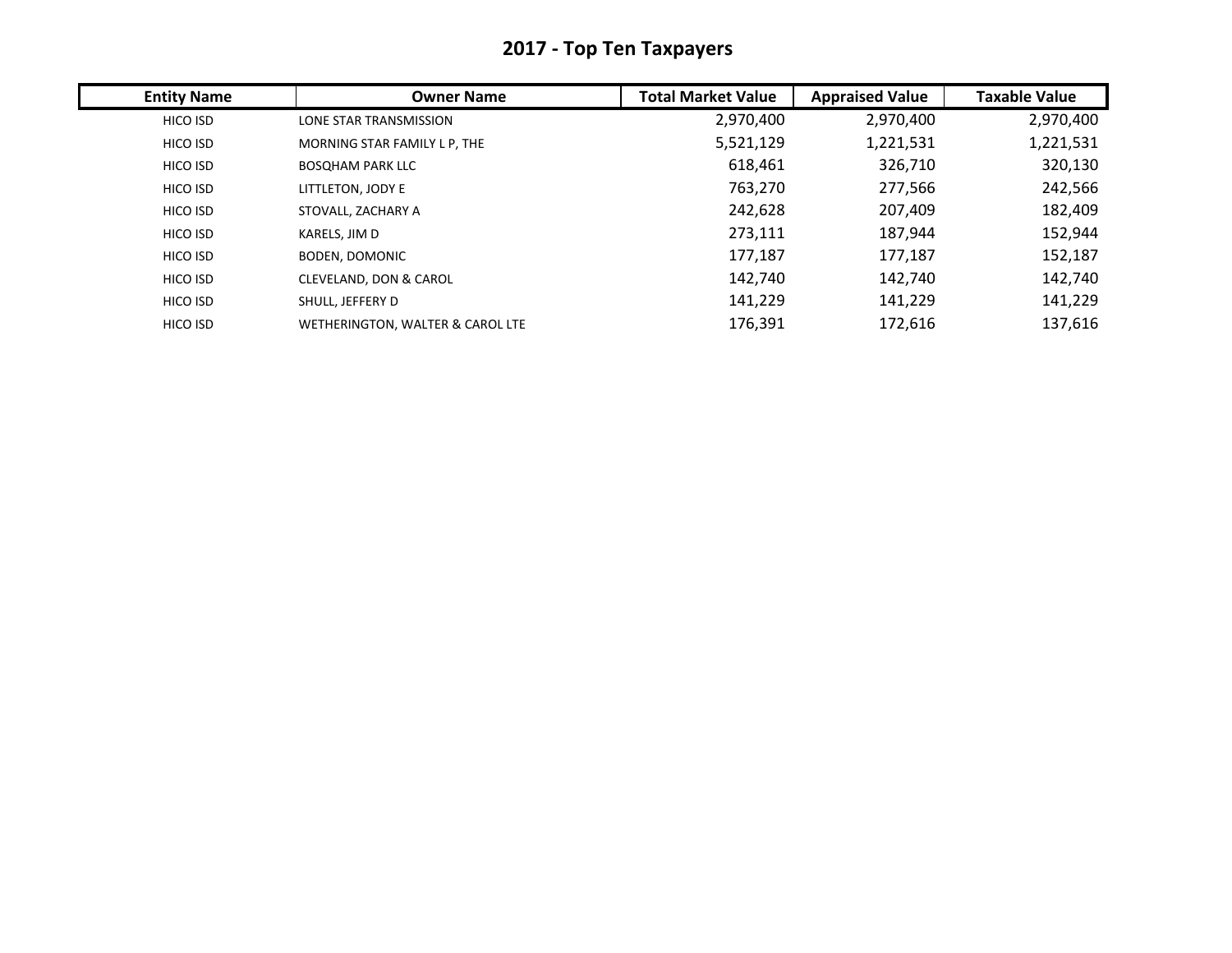| <b>Entity Name</b>   | <b>Owner Name</b>                  | <b>Total Market Value</b> | <b>Appraised Value</b> | <b>Taxable Value</b> |
|----------------------|------------------------------------|---------------------------|------------------------|----------------------|
| <b>MERIDIAN CITY</b> | DOUBLE B FOODS, INC                | 6,208,214                 | 6,208,214              | 6,208,214            |
| <b>MERIDIAN CITY</b> | R MILLER FAMILY LP                 | 2,053,207                 | 2,033,569              | 2,033,569            |
| <b>MERIDIAN CITY</b> | TPI MERIDIAN, LLC                  | 1,787,430                 | 1,787,430              | 1,787,430            |
| <b>MERIDIAN CITY</b> | <b>TEXAS NM PWR CO</b>             | 1,358,976                 | 1,358,976              | 1,358,976            |
| <b>MERIDIAN CITY</b> | BURLINGTON NORTHERN & SF RR CO THE | 1,040,832                 | 1,040,832              | 1,040,832            |
| <b>MERIDIAN CITY</b> | <b>BROOKSHIRE BROTHERS</b>         | 997,173                   | 997,173                | 997,173              |
| <b>MERIDIAN CITY</b> | <b>KEITH PROPERTIES INC</b>        | 693,159                   | 693,159                | 693,159              |
| <b>MERIDIAN CITY</b> | ATMOS ENERGY/MID-TEX DIV           | 583,740                   | 583,740                | 583,740              |
| <b>MERIDIAN CITY</b> | PIONEER BANCSHARES INC             | 545,724                   | 545,724                | 545,724              |
| <b>MERIDIAN CITY</b> | HOWARD, BARBARA G                  | 518,299                   | 518,299                | 518,299              |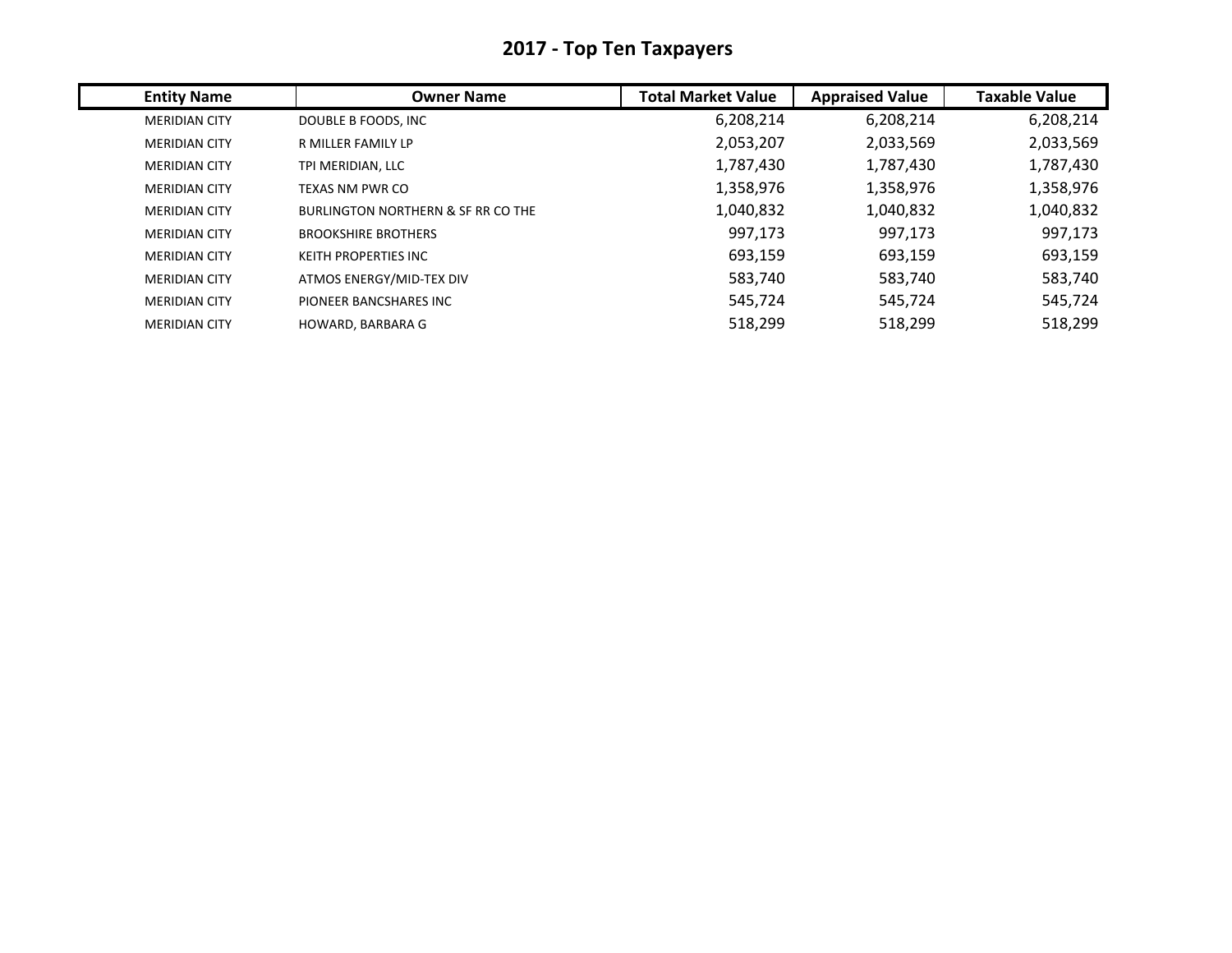| <b>Entity Name</b>       | <b>Owner Name</b>                  | <b>Total Market Value</b> | <b>Appraised Value</b> | <b>Taxable Value</b> |
|--------------------------|------------------------------------|---------------------------|------------------------|----------------------|
| <b>CRANFILLS GAP ISD</b> | LONE STAR TRANSMISSION             | 5,848,700                 | 5,848,700              | 5,848,700            |
| <b>CRANFILLS GAP ISD</b> | LAKE, DAVID & SHIRLEY              | 9,110,352                 | 1,457,488              | 1,457,488            |
| <b>CRANFILLS GAP ISD</b> | NEILS CREEK PROPERTY CO LTD        | 4,325,055                 | 1,256,953              | 1,256,953            |
| <b>CRANFILLS GAP ISD</b> | <b>EVANS STANDARD PRODUCTS</b>     | 1,022,496                 | 1,022,496              | 1,022,496            |
| <b>CRANFILLS GAP ISD</b> | WELLS, STEPHEN A & JUDY B          | 1,878,854                 | 1,035,398              | 1,000,398            |
| <b>CRANFILLS GAP ISD</b> | <b>BJKS PROPERTIES LTD</b>         | 3,527,274                 | 980,236                | 980,236              |
| <b>CRANFILLS GAP ISD</b> | <b>GRELLE, MARTIN G</b>            | 1,132,725                 | 833,803                | 808,803              |
| <b>CRANFILLS GAP ISD</b> | THOMASON, R B & SIDNEY             | 2,222,801                 | 771,272                | 736,272              |
| <b>CRANFILLS GAP ISD</b> | RAGSDALE, RONALD L & MYNETTA M     | 1,444,589                 | 665,173                | 640,173              |
| <b>CRANFILLS GAP ISD</b> | UNITED ELECTRIC COOP SERVICES, INC | 591,340                   | 591,340                | 591,340              |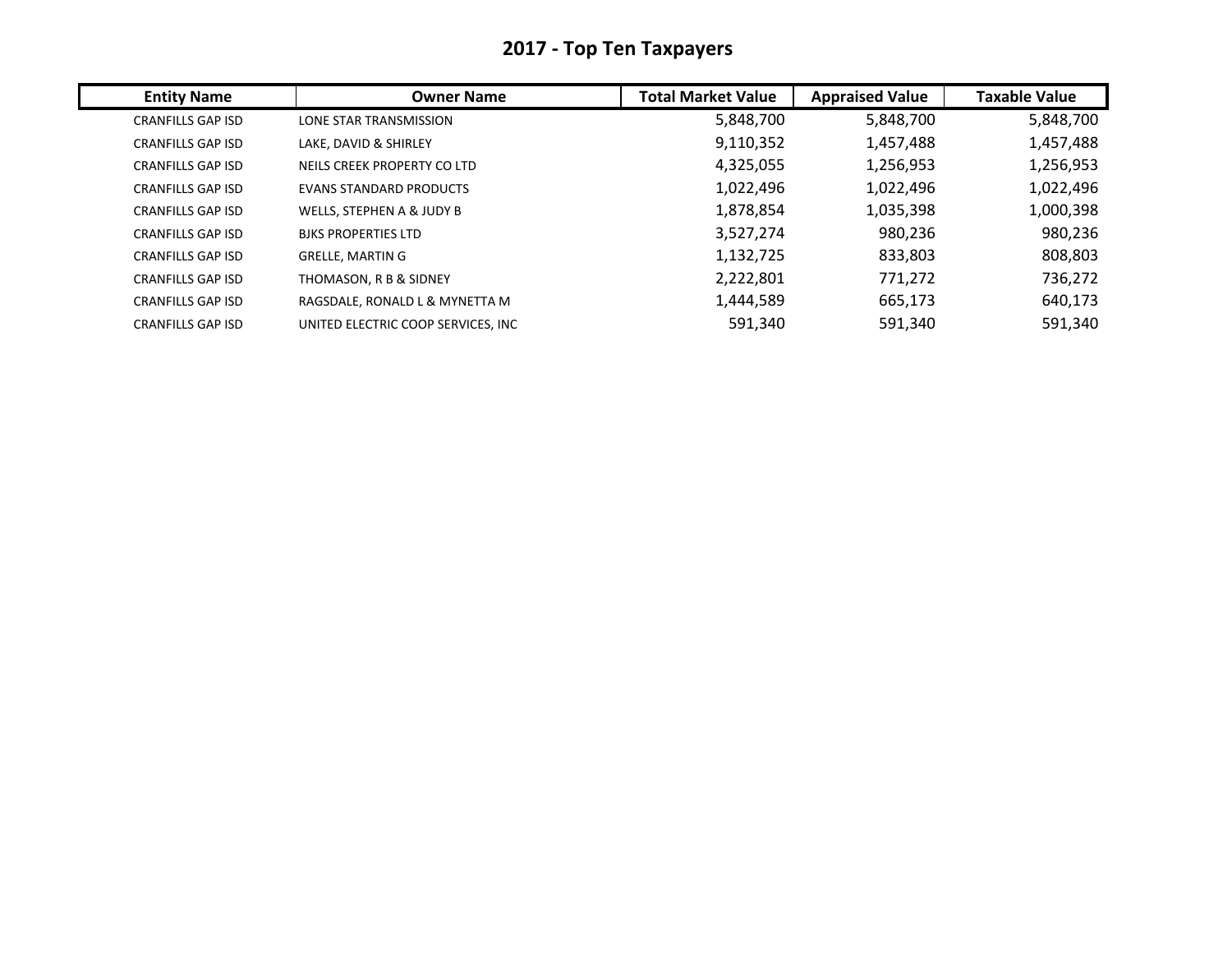| <b>Entity Name</b>  | <b>Owner Name</b>                     | <b>Total Market Value</b> | <b>Appraised Value</b> | <b>Taxable Value</b> |
|---------------------|---------------------------------------|---------------------------|------------------------|----------------------|
| <b>CLIFTON CITY</b> | TEXAS NM PWR CO                       | 5,853,395                 | 5,853,395              | 5,853,395            |
| <b>CLIFTON CITY</b> | <b>CLIFTON MOULDING CORP</b>          | 5,026,594                 | 5,026,594              | 3,772,734            |
| <b>CLIFTON CITY</b> | <b>BROOKSHIRE GROCERY COMPANY #92</b> | 2,998,582                 | 2,998,582              | 2,998,582            |
| <b>CLIFTON CITY</b> | <b>AUTOMOTIVE RENTALS, INC</b>        | 2,850,592                 | 2,850,592              | 2,850,592            |
| <b>CLIFTON CITY</b> | OMEGA HEALTHCARE INVESTORS, INC       | 1,432,181                 | 1,432,181              | 1,432,181            |
| <b>CLIFTON CITY</b> | SHREE SR HOSPITALITY LLC              | 1,421,817                 | 1,421,817              | 1,421,817            |
| <b>CLIFTON CITY</b> | IMVP LIVESTOCK SUPPLEMENTS LLC        | 1,388,040                 | 1,388,040              | 1,388,040            |
| <b>CLIFTON CITY</b> | BURLINGTON NORTHERN & SF RR CO THE    | 1,337,588                 | 1,337,588              | 1,337,588            |
| <b>CLIFTON CITY</b> | <b>CITIZENS STATE BANK</b>            | 1,004,474                 | 1,004,474              | 1,004,474            |
| <b>CLIFTON CITY</b> | <b>I</b> SINGLE TENANT REALTY I       | 995,585                   | 995,585                | 995,585              |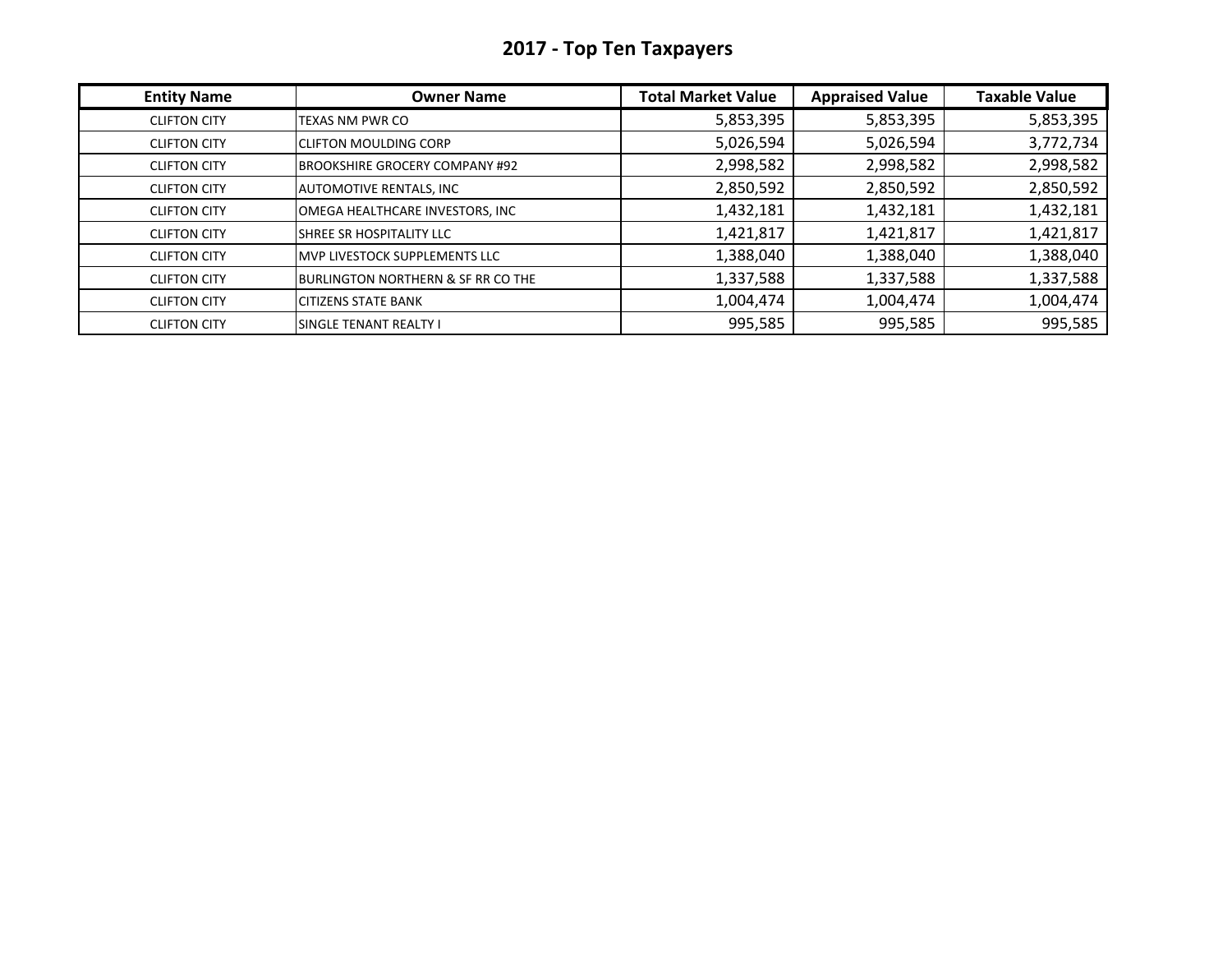| <b>Entity Name</b>  | <b>Owner Name</b>               | <b>Total Market Value</b> | <b>Appraised Value</b> | <b>Taxable Value</b> |
|---------------------|---------------------------------|---------------------------|------------------------|----------------------|
| <b>IREDELL CITY</b> | TEXAS NM PWR CO                 | 335,320                   | 335,320                | 335,320              |
| <b>IREDELL CITY</b> | WOODY, GAIL BONHAM              | 284,663                   | 284,663                | 284,663              |
| <b>IREDELL CITY</b> | <b>OWEN, LARRY &amp; PATSY</b>  | 282,722                   | 279,997                | 279,997              |
| <b>IREDELL CITY</b> | OSBORNE, CHARLES E & DORRIS M   | 260,511                   | 255,964                | 255,964              |
| <b>IREDELL CITY</b> | TEXAS WINDSTREAM INC            | 252,480                   | 252,480                | 252,480              |
| <b>IREDELL CITY</b> | MCDONEL, DUFF G JR & NAOMIK     | 182,749                   | 182,749                | 182,749              |
| <b>IREDELL CITY</b> | <b>FOUTS, TROY</b>              | 172,460                   | 172,460                | 172,460              |
| <b>IREDELL CITY</b> | PETROFF, NEIL & ANNICE I BARBER | 159,371                   | 159,371                | 159,371              |
| <b>IREDELL CITY</b> | SHEFFIELD, WILLIAM V & WENDIS   | 156,461                   | 156,461                | 156,461              |
| <b>IREDELL CITY</b> | MITCHELL, CHARLES               | 149,829                   | 149,829                | 149,829              |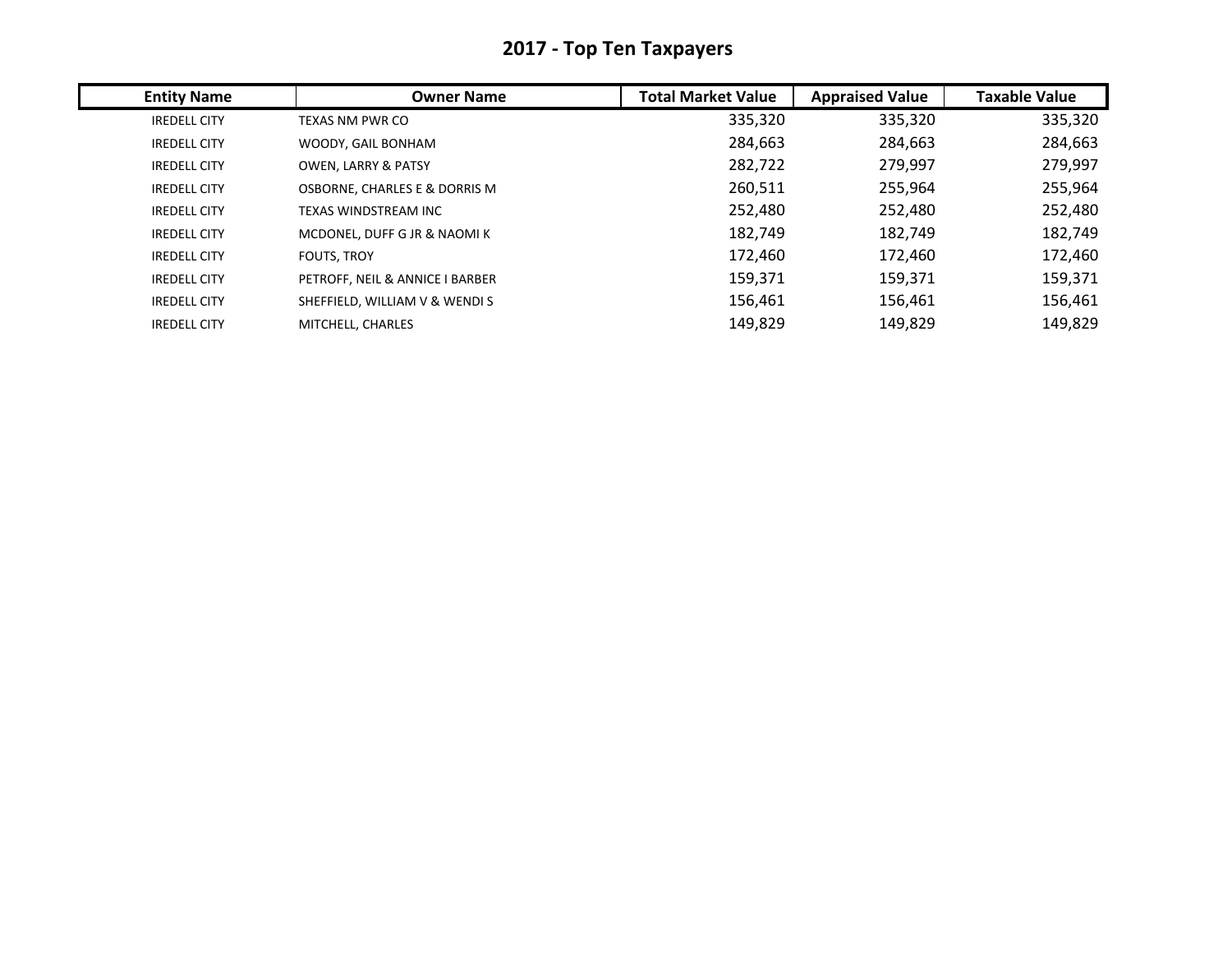| <b>Entity Name</b> | <b>Owner Name</b>                     | <b>Total Market Value</b> | <b>Appraised Value</b> | <b>Taxable Value</b> |
|--------------------|---------------------------------------|---------------------------|------------------------|----------------------|
| <b>CLIFTON ISD</b> | CALPINE BOSQUE ENERGY CENTER, LLC     | 175,686,164               | 175,686,164            | 155,341,974          |
| <b>CLIFTON ISD</b> | LONE STAR TRANSMISSION                | 25,985,270                | 25,985,270             | 25,985,270           |
| <b>CLIFTON ISD</b> | <b>GEARENCH MFG INC</b>               | 16,865,085                | 16,818,466             | 16,818,466           |
| <b>CLIFTON ISD</b> | TEXAS NM PWR CO                       | 16,465,042                | 16,465,042             | 16,465,042           |
| <b>CLIFTON ISD</b> | BRAZOS ELECTRIC POWER COOPERATIVE INC | 10,721,318                | 10,721,318             | 10,721,318           |
| <b>CLIFTON ISD</b> | BURLINGTON NORTHERN & SF RR CO THE    | 8,590,552                 | 8,590,552              | 8,590,552            |
| <b>CLIFTON ISD</b> | <b>CLIFTON MOULDING CORP</b>          | 5,026,594                 | 5,026,594              | 4,801,274            |
| <b>CLIFTON ISD</b> | <b>GLOBALSTAR LP</b>                  | 3,379,501                 | 3,379,501              | 3,379,501            |
| <b>CLIFTON ISD</b> | HANSON AGGREGATES, INC                | 3,262,380                 | 3,262,380              | 3,257,580            |
| <b>CLIFTON ISD</b> | <b>BROOKSHIRE GROCERY COMPANY #92</b> | 2,998,582                 | 2,998,582              | 2,998,582            |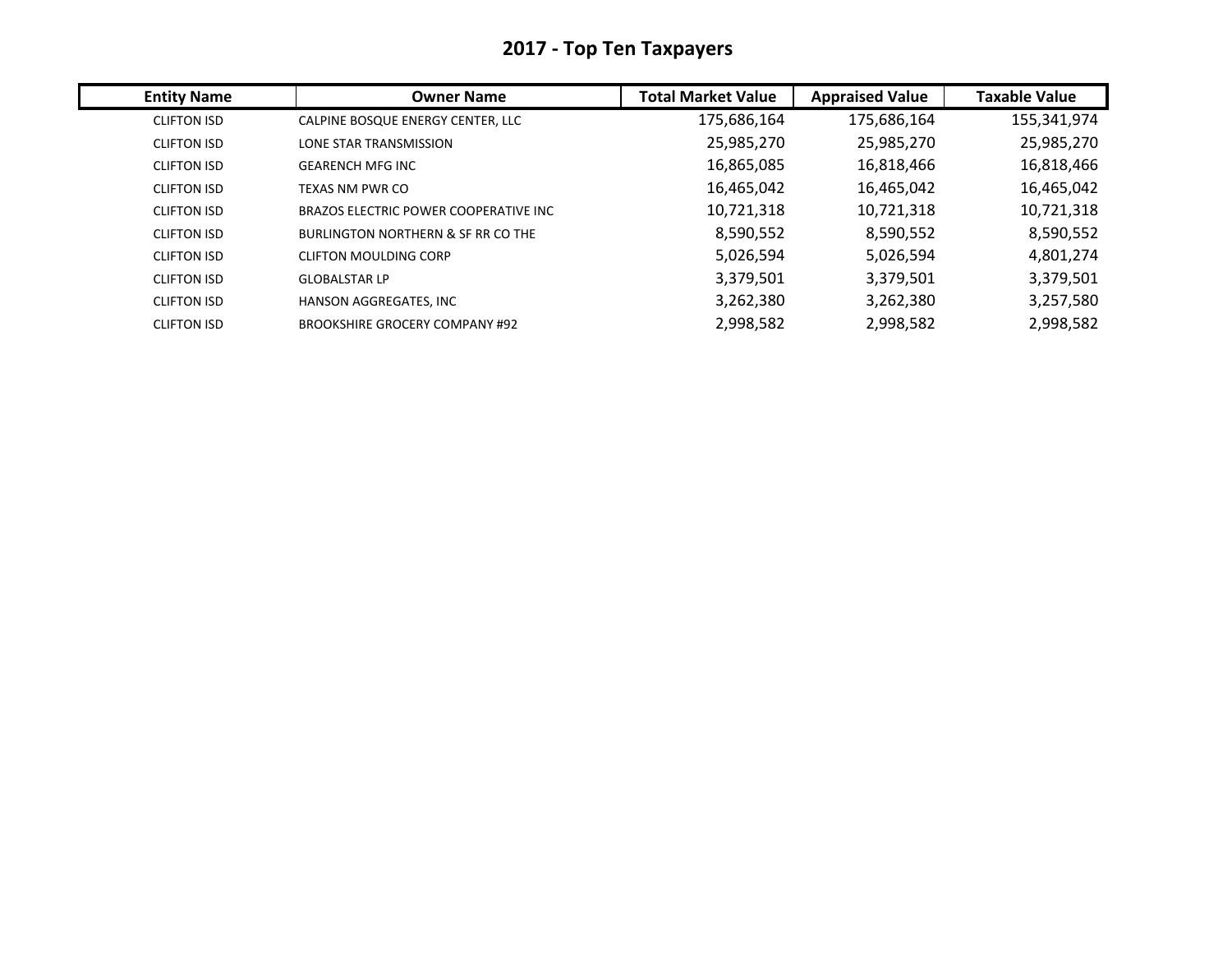|  |  |  | 2017 - Top Ten Taxpayers |  |
|--|--|--|--------------------------|--|
|--|--|--|--------------------------|--|

| <b>Entity Name</b>        | <b>Owner Name</b>                          | <b>Total Market Value</b> | <b>Appraised Value</b> | <b>Taxable Value</b> |
|---------------------------|--------------------------------------------|---------------------------|------------------------|----------------------|
| <b>CRANFILLS GAP CITY</b> | <b>EVANS STANDARD PRODUCTS</b>             | 1,022,496                 | 1,022,496              | 1,022,496            |
| <b>CRANFILLS GAP CITY</b> | MOORE, JAMES E                             | 317,143                   | 317,143                | 317,143              |
| <b>CRANFILLS GAP CITY</b> | FIRST SECURITY STATE BANK OF CRANFILLS GAP | 305,390                   | 305,390                | 305,390              |
| <b>CRANFILLS GAP CITY</b> | DEERE CREDIT INC                           | 272,389                   | 272,389                | 272,389              |
| <b>CRANFILLS GAP CITY</b> | GIBBS, JAMES & KAREN                       | 174,508                   | 174,508                | 174,508              |
| <b>CRANFILLS GAP CITY</b> | LEE. BARBARA A                             | 166,044                   | 166,044                | 166,044              |
| <b>CRANFILLS GAP CITY</b> | MOORE, DALTON C & (ELAINE M)               | 158,030                   | 158,030                | 158,030              |
| <b>CRANFILLS GAP CITY</b> | UNITED ELECTRIC COOP SERVICES, INC         | 154,800                   | 154,800                | 154,800              |
| <b>CRANFILLS GAP CITY</b> | SMITH, MICHAEL L                           | 152,107                   | 152,107                | 152,107              |
| <b>CRANFILLS GAP CITY</b> | CARLSON, OWEN                              | 146.698                   | 146,698                | 146,698              |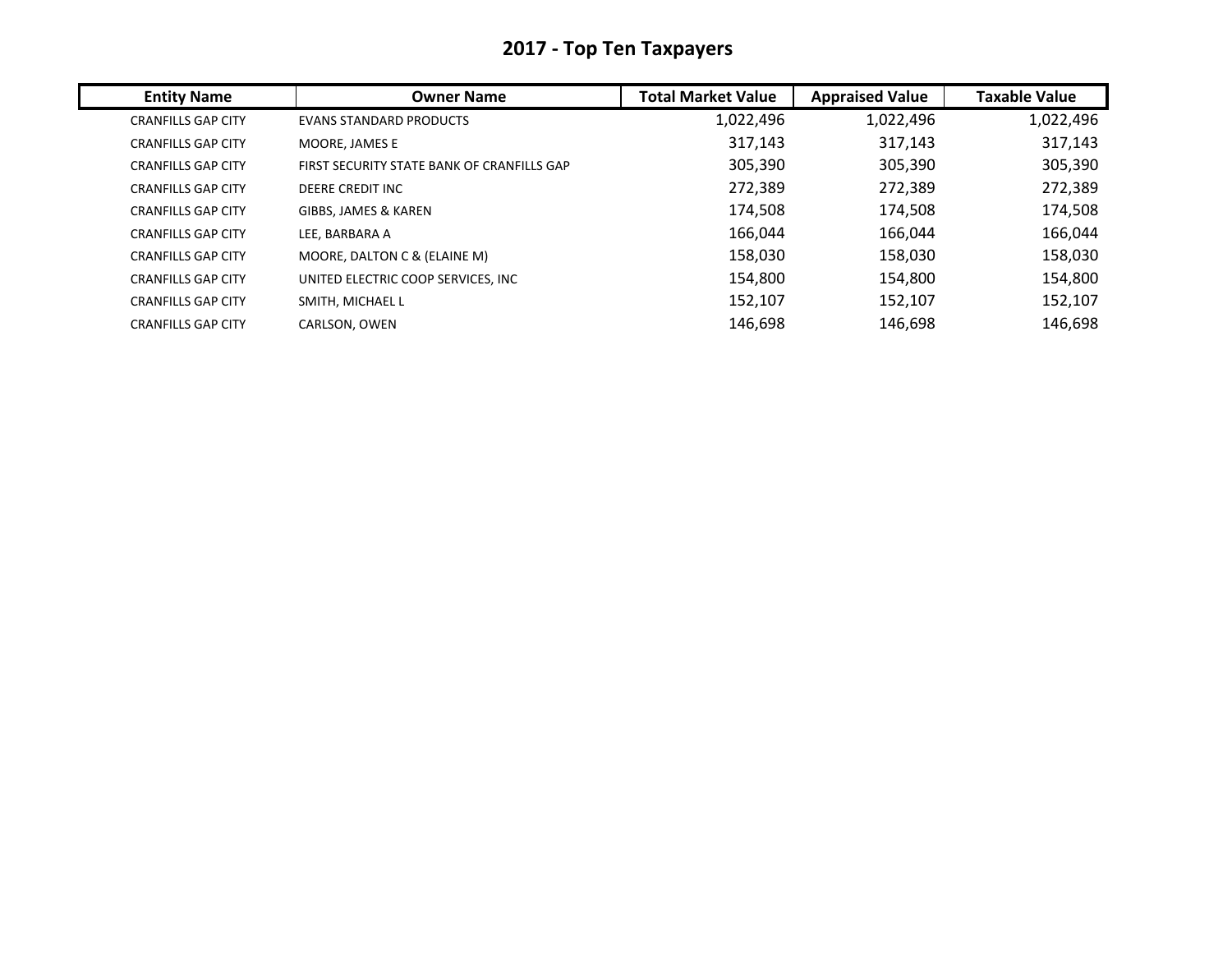## **WMTG 2017 ‐ Top Ten Taxpayers**

| <b>Entity Name</b>      | <b>Owner Name</b>                     | <b>Total Market Value</b> | <b>Appraised Value</b> | <b>Taxable Value</b> |
|-------------------------|---------------------------------------|---------------------------|------------------------|----------------------|
| <b>CONS GROUNDWATER</b> | CALPINE BOSQUE ENERGY CENTER, LLC     | 175,686,164               | 175,686,164            | 155,341,974          |
| <b>CONS GROUNDWATER</b> | LONE STAR TRANSMISSION                | 76,225,320                | 76,225,320             | 76,225,320           |
| <b>CONS GROUNDWATER</b> | LHOIST NORTH AMERICA OF TEXAS, LTD    | 37,796,586                | 36,984,307             | 29,569,317           |
| <b>CONS GROUNDWATER</b> | TEXAS NM PWR CO                       | 29,436,830                | 29,436,830             | 29,436,830           |
| <b>CONS GROUNDWATER</b> | BURLINGTON NORTHERN & SF RR CO THE    | 28,726,575                | 28,726,575             | 28,726,575           |
| <b>CONS GROUNDWATER</b> | LONE STAR NGL PIPELINE, LP (977)      | 26,552,330                | 26,552,330             | 26,552,330           |
| <b>CONS GROUNDWATER</b> | <b>GEARENCH MFG INC</b>               | 16,865,085                | 16,818,466             | 16,818,466           |
| <b>CONS GROUNDWATER</b> | BRAZOS ELECTRIC POWER COOPERATIVE INC | 12,553,733                | 12,553,733             | 12,553,733           |
| <b>CONS GROUNDWATER</b> | LONESTAR NGL LLC                      | 9,799,080                 | 9,799,080              | 9,799,080            |
| <b>CONS GROUNDWATER</b> | WALNUT SPRINGS SOLAR LLC              | 7,999,310                 | 7,999,310              | 7,999,310            |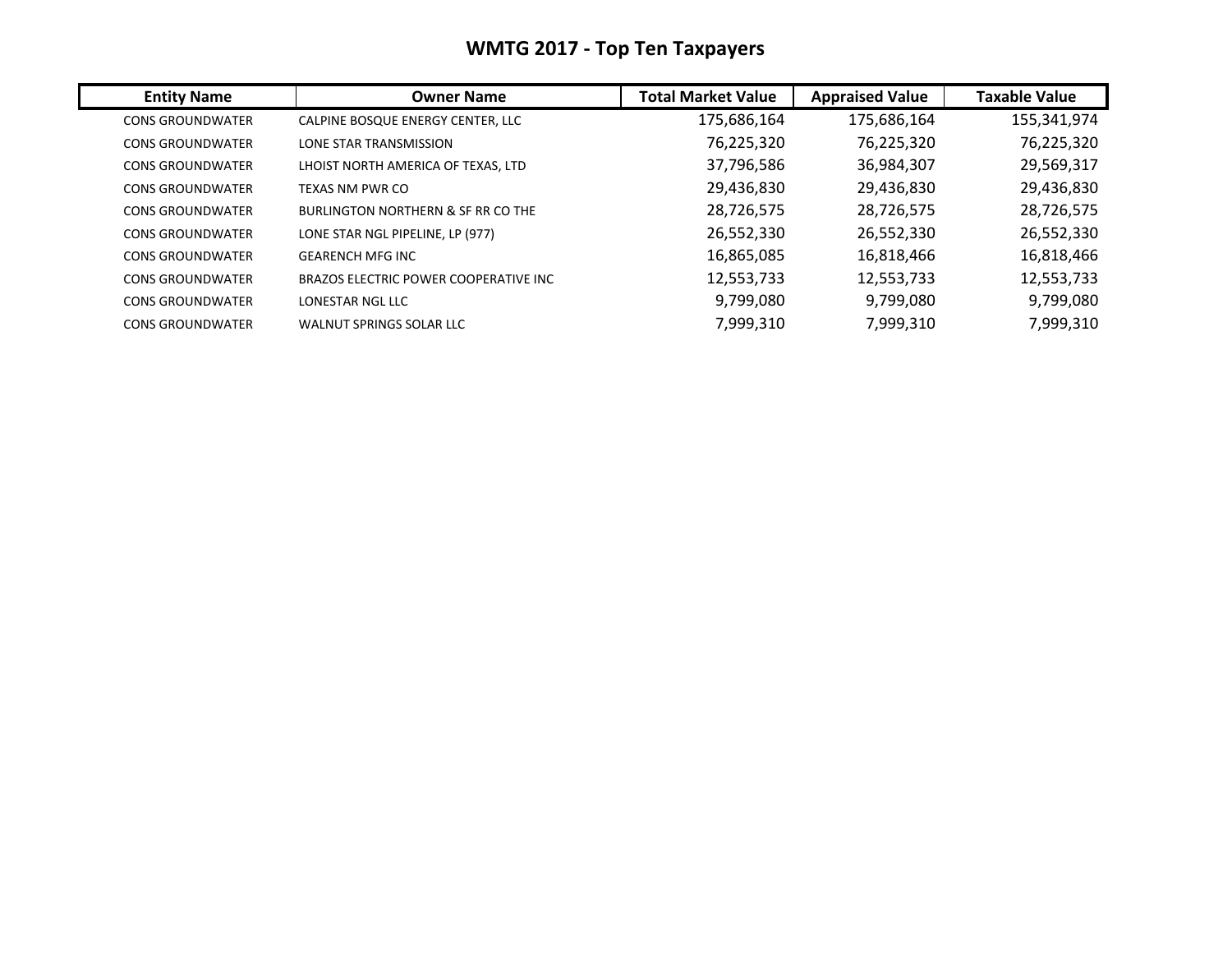| <b>Entity Name</b> | <b>Owner Name</b>                             | <b>Total Market Value</b> | <b>Appraised Value</b> | <b>Taxable Value</b> |
|--------------------|-----------------------------------------------|---------------------------|------------------------|----------------------|
| ESD                | CALPINE BOSQUE ENERGY CENTER, LLC             | 175,686,164               | 175,686,164            | 155,341,974          |
| ESD                | <b>LONE STAR TRANSMISSION</b>                 | 76,225,320                | 76,225,320             | 76,225,320           |
| ESD                | LHOIST NORTH AMERICA OF TEXAS, LTD            | 37,796,586                | 36,984,307             | 29,569,317           |
| ESD                | TEXAS NM PWR CO                               | 29,436,830                | 29,436,830             | 29,436,830           |
| ESD                | <b>BURLINGTON NORTHERN &amp; SF RR CO THE</b> | 28,726,575                | 28,726,575             | 28,726,575           |
| ESD                | LONE STAR NGL PIPELINE, LP (977)              | 26,552,330                | 26,552,330             | 26,552,330           |
| ESD                | <b>GEARENCH MFG INC</b>                       | 16,865,085                | 16,818,466             | 16,818,466           |
| <b>ESD</b>         | BRAZOS ELECTRIC POWER COOPERATIVE INC         | 12,553,733                | 12,553,733             | 12,553,733           |
| <b>ESD</b>         | LONESTAR NGL LLC                              | 9,799,080                 | 9,799,080              | 9,799,080            |
| ESD                | <b>WALNUT SPRINGS SOLAR LLC</b>               | 7,999,310                 | 7,999,310              | 7,999,310            |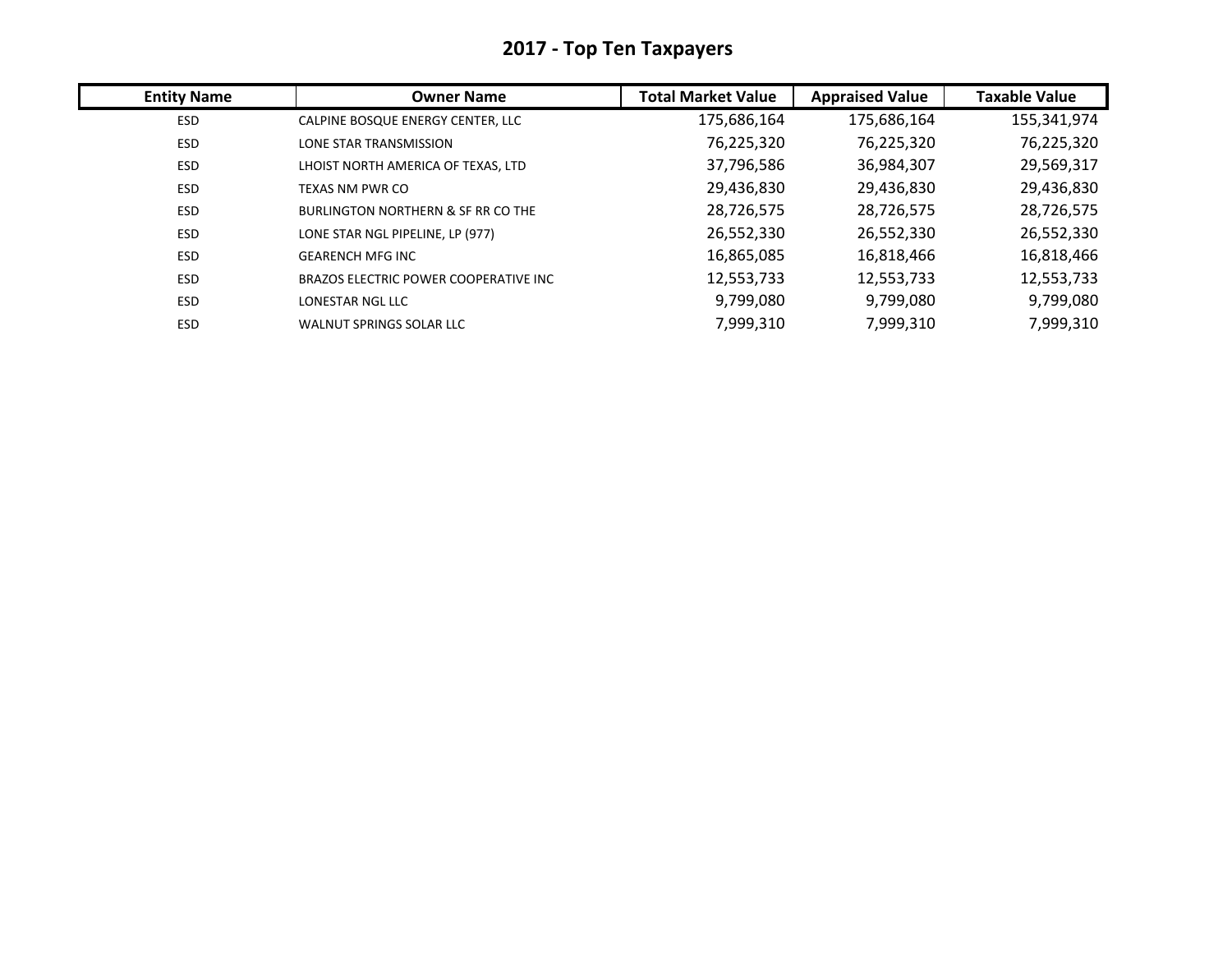| <b>Entity Name</b>      | <b>Owner Name</b>                        | <b>Total Market Value</b> | <b>Appraised Value</b> | <b>Taxable Value</b> |
|-------------------------|------------------------------------------|---------------------------|------------------------|----------------------|
| <b>CHINA SPRING ISD</b> | VERA, ERASMO & JENNIFER R                | 836,438                   | 765,467                | 740,467              |
| <b>CHINA SPRING ISD</b> | SHANKLE, TERESA J                        | 390,785                   | 390,785                | 390,785              |
| CHINA SPRING ISD        | WHITE, PATRICIA A                        | 331,639                   | 331,639                | 296,639              |
| CHINA SPRING ISD        | <b>GRIFFIN, RONALD DALE</b>              | 293,929                   | 293,929                | 268,929              |
| <b>CHINA SPRING ISD</b> | SHEEHAN, ROBERT & AMBER                  | 255,995                   | 255,995                | 255,995              |
| <b>CHINA SPRING ISD</b> | FERGUSON, NANCY G & CHARLES E            | 392,418                   | 277,801                | 242,801              |
| CHINA SPRING ISD        | SKINNER, KARLA M                         | 264,623                   | 264,623                | 239,623              |
| CHINA SPRING ISD        | TRAUTMAN, DEBRA & BRIAN                  | 260,365                   | 260,365                | 227,865              |
| CHINA SPRING ISD        | <b>BEGESSE, CHRISTOPHER &amp; TRICIA</b> | 249,433                   | 249,433                | 224,433              |
| CHINA SPRING ISD        | NANTREVAN, LTD                           | 2,189,945                 | 221,109                | 221,109              |